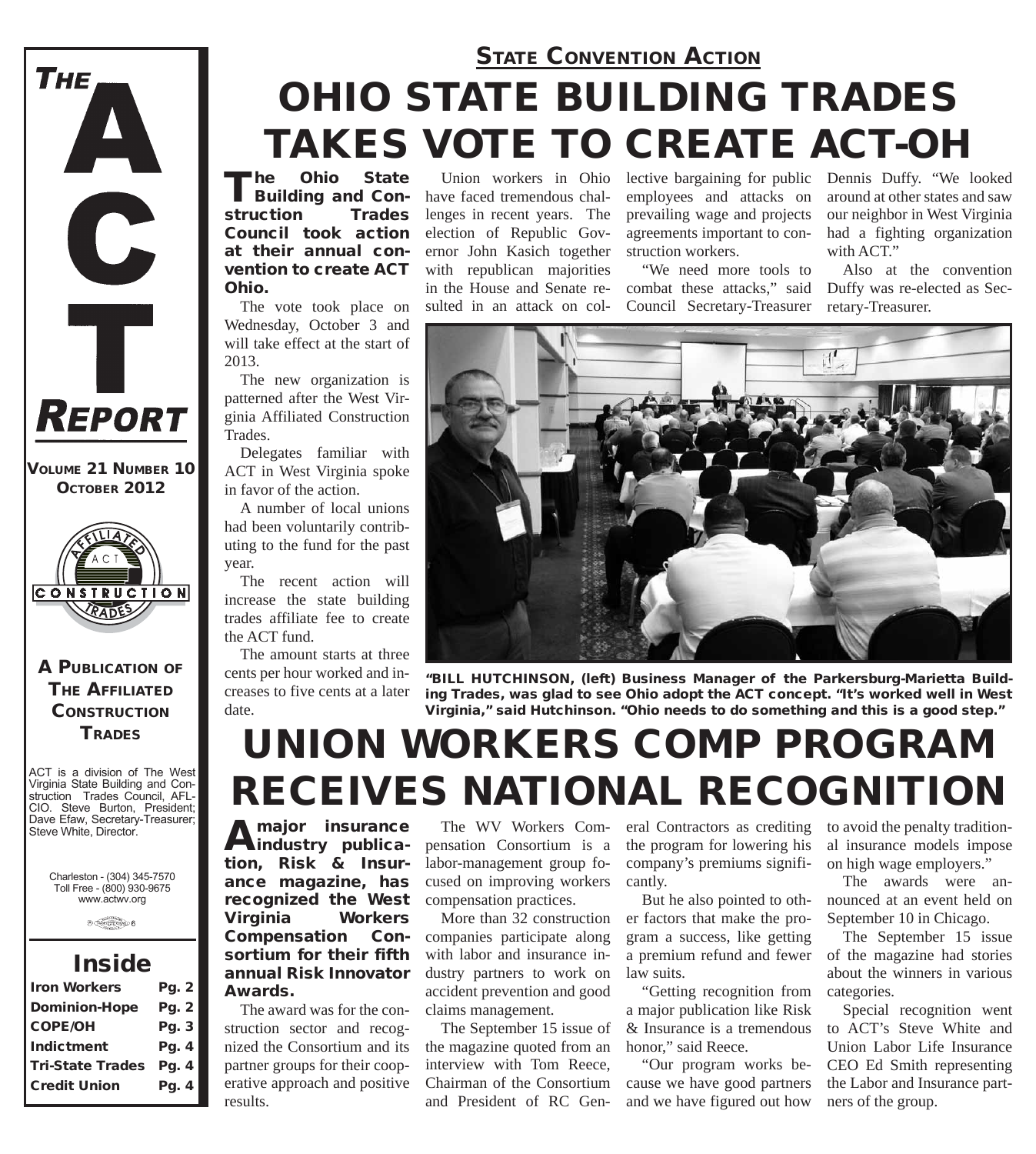#### PAGE 2 **THE ACT REPORT CONTROL**

# *IRON WORKERS CHALLENGE TRACK RECORD OF PITTSBURGH STEEL ERECTION COMPANY*

Results of a comvestigation into the questionable record and history of American Erection LLC and related companies was brought to the attention of the West Virginia School Building Authority.

Chad Rink of the Iron Workers in Pittsburgh made the presentation at the SBA's September 17 meeting in Charleston because of the company's recent award on a school project in Preston County.

Rink explained the relationship between the owners of American Erection and a number of companies with significant problems.

Erection is listed as Celeste Wilhelm, and her husband Ed Wilhelm operated W&K Steel and W&K Erection, two companies with a troubled past.

Problems include bankruptcy filings, creditor debt, completion and timeliness issues and even a ban by the city of Pittsburgh for running a sweatshop.

American Erection operates out of the former W&K Steel address in Pittsburgh and they use many of the former W&K employees.

Ed Wilhelm has been involved in at least six bankruptcies since 2001 including May 2011 filings for both W&K Steel and W&K Erection.

The owner of American sues to the SBA so you will "We want to bring these is-

be aware of the problems and protect the citizens of West Virginia," said Rink.

The members of the SBA, including Steve Burton of the Tri-State Building Trades,

asked the staff to review the documents provided by Rink and to monitor the situation.



*CHAD RINK, District Council Representative for the Iron Workers District Council of Northern OH, Western PA & Northern WV speaks at the September 17 meeting of the WV School Building Authority about concerns over American Erection, a steel erection company working on schools in Preston County.*

# *GAS CUSTOMERS URGED TO CONTACT PSC*

### Gas customers received a card in their newspaper recently.

The message was simple – ask the state Public Service Commission to stop letting Dominion Hope pass on their losses to customers.

ACT experts have uncovered the practice of hedging – locking in gas prices – that have led to millions in losses.

The losses are buried in complicated gas rates costing consumers millions.

And a question still remains – is Hope Gas parent corporation Dominion Resources profiting from the losses of their affiliate?

Hope Gas paid their sister company Virginia Power En-

Thousands of Hope ergy Marketing millions for<br>
Gas customers re- the hedge deals, but VPEM the hedge deals, but VPEM profits remain secret.

The back of the card says.

*Dominion-Hope Gas has lost tens of millions of dollars due to "hedging" gas prices. Now they're asking me to cover those losses while gas prices are the lowest in a decade.*

*They gambled and lost month after month while gas prices fell — and now I have to pay?*

*Will the PSC continue to let Dominion-Hope pass their gambling losses to rate payers even after they have lost more than \$22 million with their bad business decisions?*

*And is it right to allow Dominion-Hope to make deals with their sister company that may be*  *profiting from those losses? I'm asking the PSC to put some controls in place to protect* 

*my gas rates from climbing any further because of Dominion-Hope's gambling.*

*And Dominion-Hope must be told to pay the price for their bad decisions, not us customers.*



### **Customers Pay the Price!**

Tell the PSC to stop Dominion-Hope's gambling that cost its customers \$22 million.

Message from the WV State Building & Construction Trades

*This informational card was sent to 51,000 people in the Fairmont, Clarksburg and Parkersburg area urging them to return it to the state Public Service Commission.*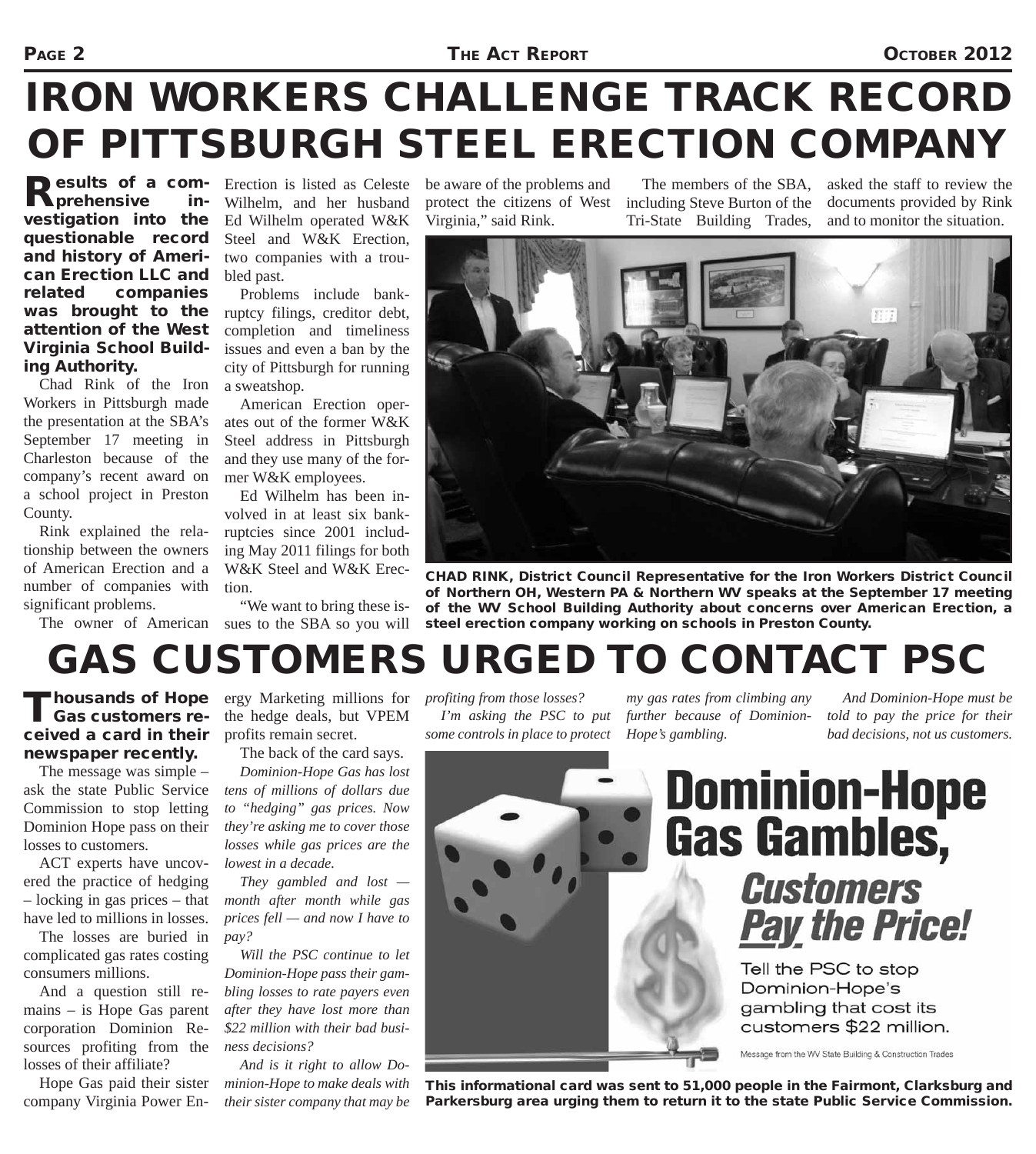#### OCTOBER 2012 **State 2012 THE ACT REPORT SERVICE 3**

# *COPE ENDORSEMENTS FOR 2012 ELECTION*

**The Committee on**  $4^{\text{th}}$ <br>**Political Educa-**  $5^{\text{th}}$  $\overline{\phantom{a}}$  Political tion, an arm of the WV AFL-CIO, has endorsed the following 8th candidates because of their positions and track records on labor issues.

How you and your family vote is a personal decision but please give the labor endorsed your consideration.

Last day to register – Tuesday, October 16

Early voting starts Wednesday, October 24

Absentee ballots can be requested through Wednesday, October 31

Election Day – Tuesday, November 6

Contact your County Clerk for more information.

#### *U.S. Senate* **Joe Manchin**

*U. S. House of* 

*Representatives* **David McKinley\*** -

1<sup>st</sup> District

**Nick Joe Rahall** - 3<sup>rd</sup> District

*Governor* **Earl Ray Tomblin**

*Supreme Court of Appeals*  **Tish Chafin Robin Davis**

*Attorney General* **Darrell McGraw**

*Secretary of State* **Natalie Tennant**

*Auditor* **Glen Gainer** 

*State Treasurer* **John Perdue**

\* Building Trades Endorsement

*State Senate* 

1<sup>st</sup> **Jack Yost**<br>2<sup>nd</sup> **Jeff Kessl** 

**Jeff Kessler** 

- 5<sup>th</sup> **Bob Plymale**<br>6<sup>th</sup> **Mark Wills Mark Wills**
- 7th **Art Kirkendoll**
	-

**Mike Bright** 

- 8<sup>th</sup> **Joshua Martin**<br>9<sup>th</sup> **Daniel Hall Daniel Hall**
- 10th **Bill Laird**
- 12th **Doug Facemire**
- 13th **Roman Prezioso**
- 16th **Herb Snyder**

- *House of Delegates* Ronnie Jones. **Randy Swartzmiller**<br>2<sup>nd</sup> **Phil Diserio Phil Diserio** 3rd **Shawn Fluharty, Erikka Storch** 4th **Michael Ferro, David Sidiropolis**  5<sup>th</sup> **Dave Pethtel**<br>8<sup>th</sup> **Buddy Malon Buddy Malone** 9th **Jim Marion** 10th **John Ellem, Dan Poling**  12th **Jo Boggess Phillips** 13th **Helen Martin, Brady Paxton**  14th **Jimmie Wood Jr** 16th **Sean Hornbuckle, Jim Morgan** 17th **Doug Reynolds, Dale Stephens** 18th **Billy Chafi n ll** 19th **Don Perdue, Rick Thompson** 20th **Justin Marcum** 21st **Harry Keith White** 22nd **Jeff Eldridge, Josh Stowers**
- 23rd **Larry Barker**
- 24th **Ted Tomblin**
- 25th **Linda Goode**
- **Phillips**
- 26th **Clif Moore**
- 27th **Greg Ball,**
- **Ryan Flanigan, Billy Morefield**
- 28th **Al Martine, Jeffry Pritt**
- 29th **Ricky Moye**
- 30th **Bill Wooton**
- 31st **Clyde McKnight Jr**
- 32nd **David Perry,** 
	- **John Pino,**

 **Margaret Staggers** 33rd **David Walker**

- 34th **Brent Boggs**
- 35th **Bonnie Brown, Bobbie Hatfield, Doug Skaff Jr**
- 36th **Nancy Guthrie, Mark Hunt, Danny Wells**
- 37th **Meshea Poore**
- 38th **Virginia (Ginny) Moles**
- 41st **Adam Young**
- 42nd **Ray Canterbury,**

 **Glenn Singer**

- 43rd **Denise Campbell**
- 45th **Bill Hamilton**
- 46th **Peggy Donaldson Smith**
- 47th **Mary Poling**
- 
- 48th **Ron Fragale, Richard Iaquinta, Tim Miley**
- 49th **Michael Manypenny** 50th **Mike Caputo,**
- **Linda Longstreth,**
- **Tim Manchin**
- 51st **Anthony Barill,**

 **Nancy Jamison, Charlene Marshall,** 

 **Barbara Fleischauer,** 

- **Billy Smerka**
- 52nd **Larry Williams**
- 53rd **Stan Shaver**
- 56th **Jim Maybury**
- 57th **Ruth Rowan**
- 61st **Michael Jason** 
	- **Barrett**
	-
- 63rd **Donn E. Marshall**
- 65th **Tiffany Lawrence**
- 66th **John Reese Maxey**
- 67th **Stephen Skinner**

### **Ohio State Building Trades Council Endorsements**

**AGREEMENTS.** 

On Feb. 6, 2009.

President Obama

signed an executive order

encouraging the use of project

labor agreements (PLAs) on

federally funded construction

President George W. Bush.

projects in excess of \$25 million.

This executive order overturned a

ban on federal PLAs instituted by

President – Barack Obama U.S. Senate - Sherrod Brown

Amendment 2 – Vote Yes

AN IMPORTANT MESSAGE FROM OHIO STATE BUILDING & CONSTRUCTION TRADES COUNCIL

TAKE THE TIME TO LEARN MORE ABOUT WHERE EACH CANDIDATE FOR PRESIDENT STANDS ON THE ISSUES THAT ARE IMPORTANT TO YOU AND YOUR FAMILY.



### **YOUR UNION RECOMMENDS PRESIDENT BARACK OBAMA**

**PROJECT LABOR DAVIS-BACON PREVAILING WAGE REOUIREMENTS.** 

On Feb. 23, 2009, President Obama signed the American Recovery and Reinvestment Act of 2009 (the "stimulus" bill) that included tens of billions of dollars for infrastructure construction and repair. This law included federal Davis-Bacon Act requirements for all construction investments included in the law.

#### **STANDING UP FOR AMERICAN JOBS.**

President Obama took a principled stand to reinvest in the American auto industry, saving thousands of jobs of building trades members who do the maintenance at American auto plants and millions more who depend on the auto industry. (Sources: Chicago Tribune, 6/4/11;

The Wall Street Journal, 11/17/10)

**MAKE SURE** 

YOU VOTE ON



#### **MITT ROMNEY: CEO OF BAIN CAPITAL**

"If I become president of the United States, I will curb the practice we have in this country of giving union bosses an unfair advantage in contracting. One of the first things I'll do...actually on Day One...is I will end the government's favoritism towards unions in contracting and federal projects and end project labor agreements, and I will fight to repeal Davis-Bacon."

-Mitt Romney, speaking to the Associated Builders and Contractors (ABC) convention upon receiving the group's endorsement on Feb. 23, 2012

### **MITT ROMNEY IS CLEARLY THE WRONG CHOICE FOR AMERICA'S BUILDING TRADES UNIONS**

For more information, contact OHIO AFL-CIO at 614-224-8271.